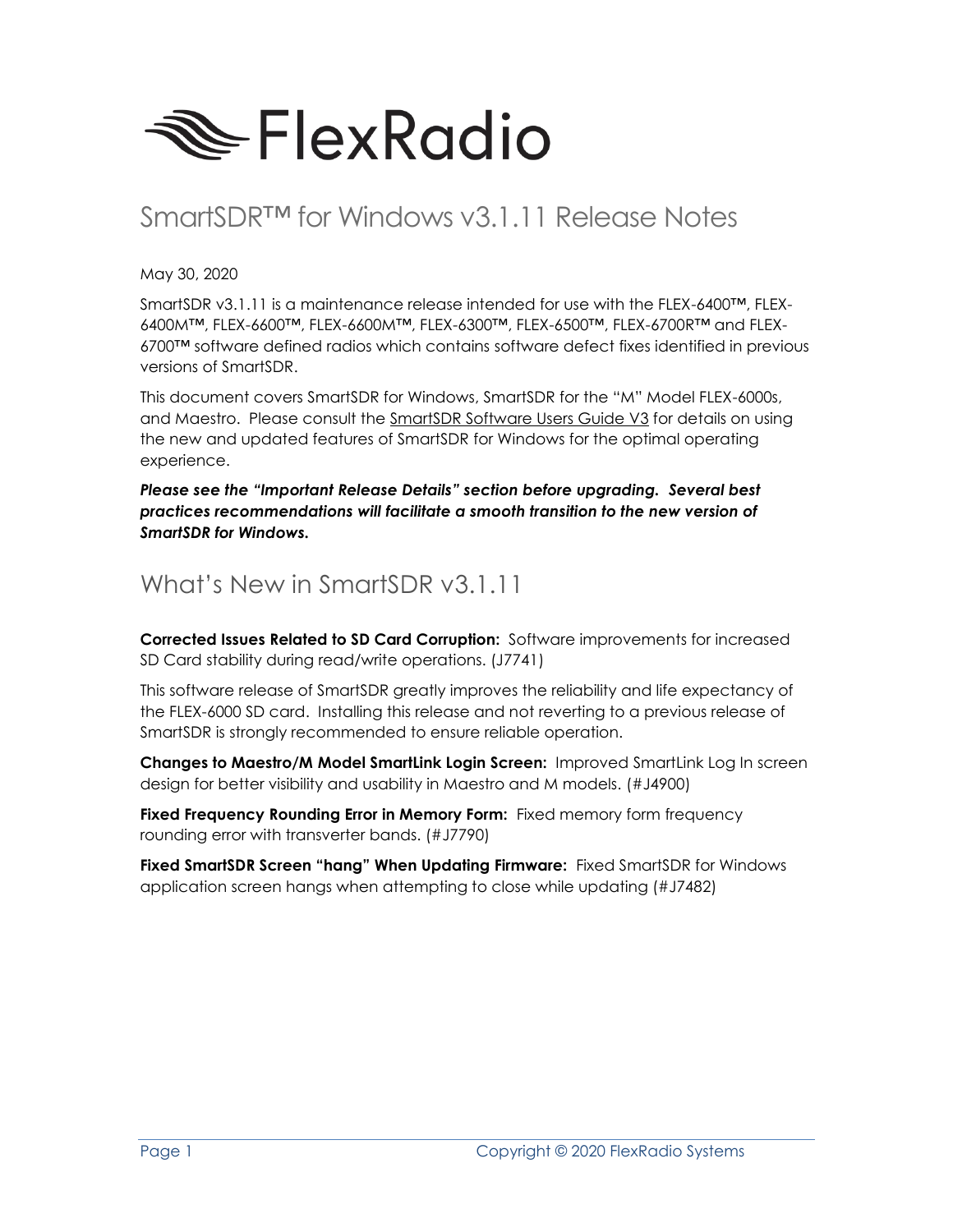# Important Release Details

**Backup your profiles before upgrading Moving back and forth between v3.x and v2.4.9 and below will result in data loss unless you have a Profile backup.** When using SmartSDR v2.4.9 or below please export your profiles *before upgrading* to v3.1.11, and backup profiles again before reverting to previous versions. This is covered in detail below in the *Best Practices for Installing / Uninstalling SmartSDR* v3 section. Maintaining a good set of profile backups is *always* a best practice.

**Upgrading FLEX-6400M and FLEX-6600M Front Panel:** If you are upgrading a FLEX-6400M or a FLEX-6600M using SmartSDR for Windows, the upgrade will not be applied to the software in the Front Panel of the "M" Model.

*The radio must first be connected to your network and can access the Internet to update the front panel software.*

After the radio firmware updates from your PC, shut down SmartSDR for Windows and connect to your radio using the "M" Model Front Panel. The Version Select screen should display SmartSDR v3.1.11 showing a download icon. Selecting that version will start the final portion of the upgrade process.

For a detailed description of the SmartSDR for Windows software upgrade process, please refer to the SmartSDR Software Users Guide V3

**SmartSDR v3 requires a software license installed on the radio before it can be used with a FLEX-6000:** If you purchased your radio or SmartSDR v2.x on or after Oct. 1, 2018, no additional payment is required. If you purchased a FLEX-6000 series radio or 2.X license upgrade before Oct. 1, 2018, there is a \$199 fee (U.S.) to upgrade to this latest major version release. All subsequent point releases (v3.x) are available at no additional expense. Please see the section "Purchasing a SmartSDR Software License for your FLEX-6000" for instructions on how to purchase a license.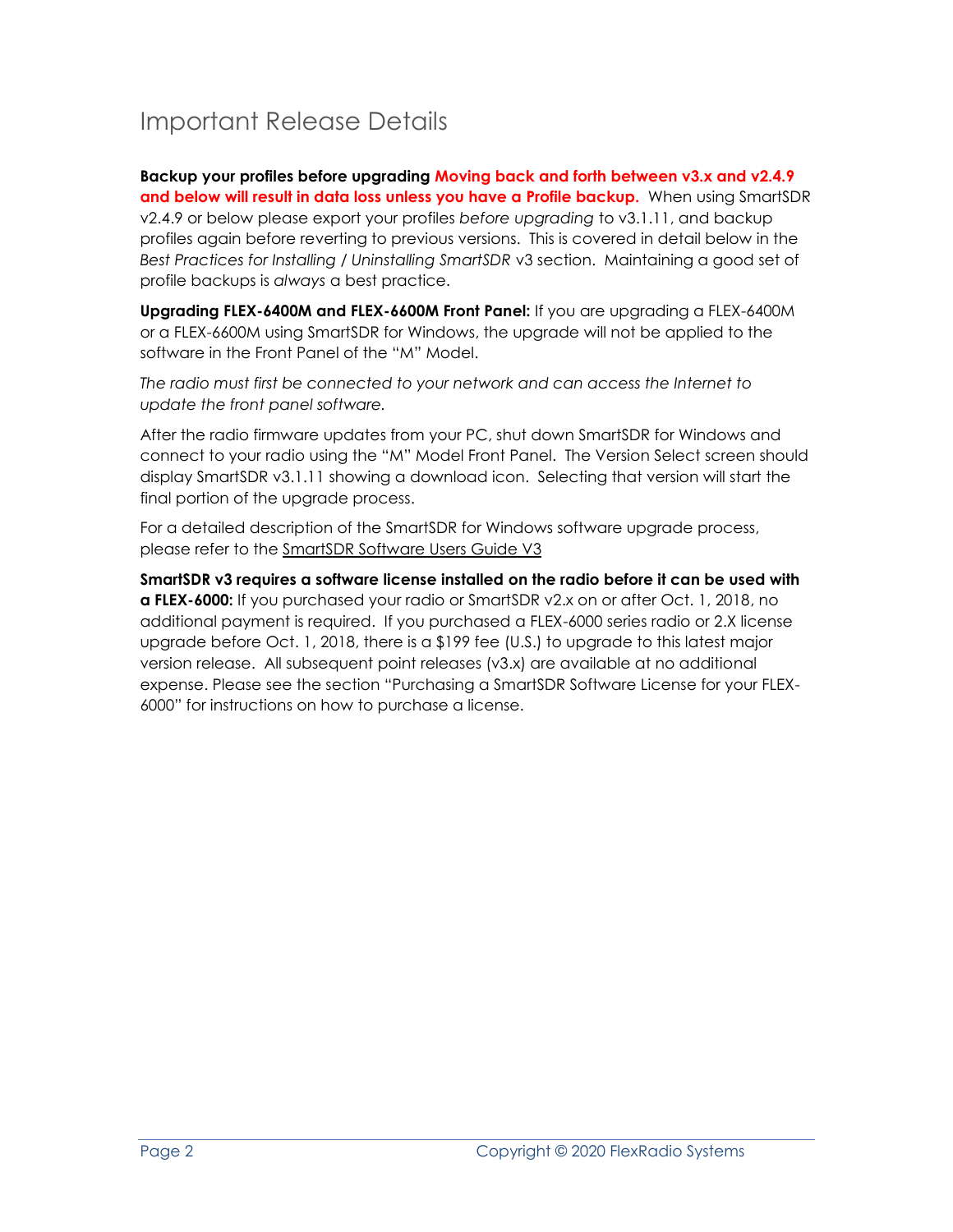## Best Practices for Installing / Uninstalling SmartSDR

Best Practices for Installing a New Version of SmartSDR for Windows

**A***lways* **backup your Global, TX (transmit), and Microphone Profiles.** Please refer to the *SmartSDR for Windows Software User's Guide* for detailed instructions related to exporting your profiles to a file on your PC.

When you upgrade to a newer version of SmartSDR for Windows, a database conversion program runs automatically to convert older profile schemas to an updated one.

When downgrading versions, SmartSDR is unable to restore the updated profile schema version, which may cause profile corruption. To recover your previously created profiles after a software version downgrade, import the profile data created using the downgraded version of SmartSDR for Windows.

**Ensure your Windows operating system is up to date before installing SmartSDR for Windows.** The proper operation of SmartSDR for Windows and its associated drivers rely on having an up to date and supported Windows operating system including the root security certificates. It is strongly recommended that you run Windows Update and install all mandatory and optional updates before installing SmartSDR for Windows.

**Managing SmartSDR installed on other devices**. If using Maestro or other PCs running SmartSDR for Windows, update all devices at the same time to ensure a consistent operating experience and to avoid radio firmware upgrade/downgrade delays.

**Power cycle the FLEX-6000 radios before installing new a new version SmartSDR for Windows.** To ensure a seamless upgrade of the FLEX-6000, it is recommended that you power cycle your radio *before* installing the SmartSDR for Windows software on your PC and updating the radio firmware.

**"Cold Boot" your FLEX-6000 after upgrading the radio firmware**. Power-off the radio, or disconnect it from DC power for 30 seconds. This cold boots the radio and helps ensure proper operation. Once DC power is restored to the radio, wait an additional 2-4 minutes to ensure that all internal processors have booted up completely before pressing the power button to load the SmartSDR firmware and boot your radio.

**What to do if the firmware updates do not finish after 5 minutes?** On rare occasions, an update may not signal the completion of a firmware update. If five (5) minutes elapse without the radio restarting and completing the upgrade, power off the radio by pressing the power button. The radio should restart, and the firmware update should complete normally.

*Note: It would be rare that a single press on the power button does not shut down the radio. However, if this occurs, remove the DC power cable from the radio to force a hard reset. Wait about 5-10 seconds, restore DC power, and depress the power button. The radio will restart and the firmware update should complete successfully.*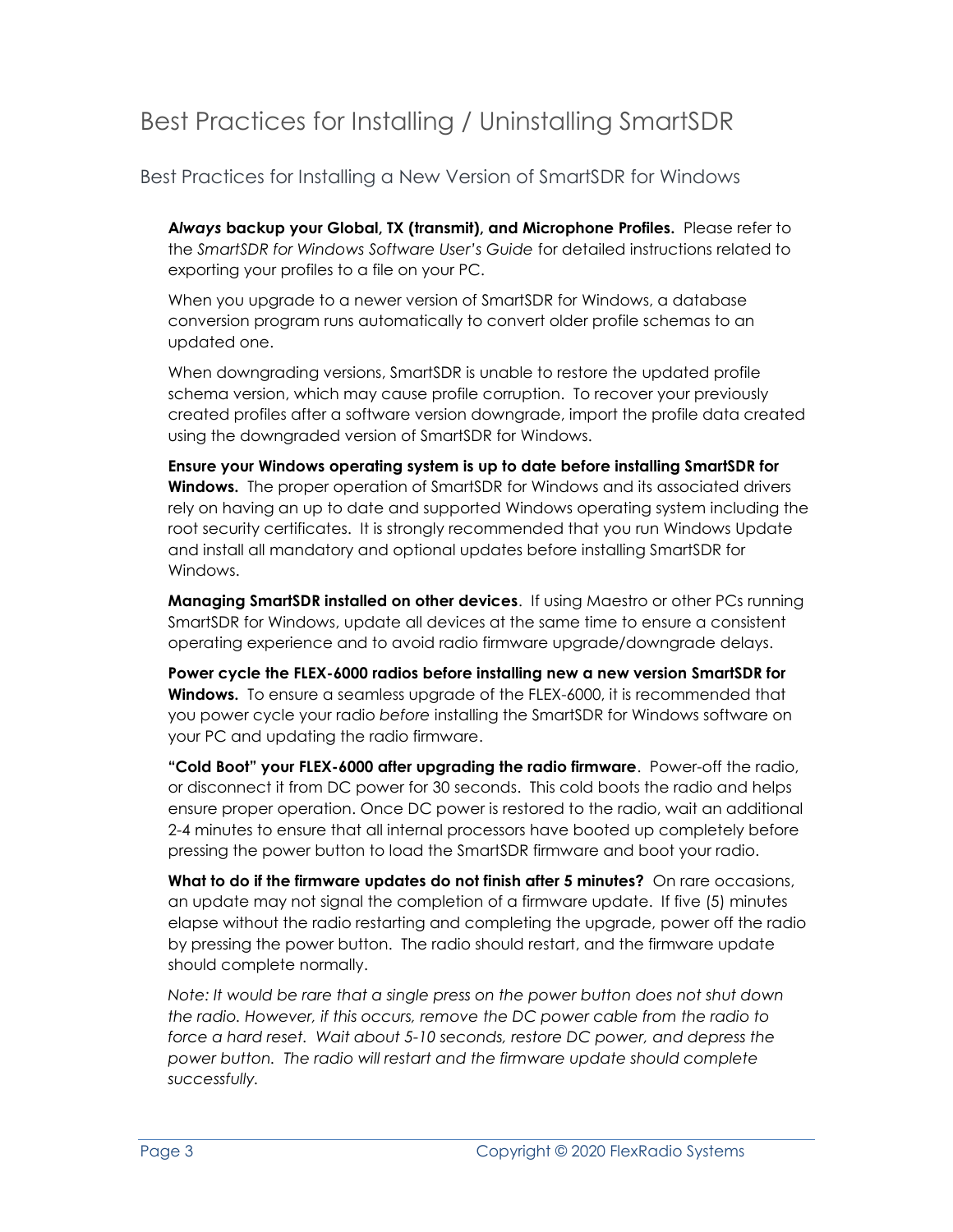Best Practices for installing a new version of SmartSDR for and "M" Model FLEX-6000 or Maestro

The following best practices are applicable only when installing a new version of SmartSDR on a Maestro.

#### *Note: Both the Maestro and an M Model FLEX-6000 must have network access that allows connectivity to the Internet to download the new SmartSDR software.*

**Ensure your Maestro has a reliable power source**. Make certain the supplied AC adapter is used to power the unit. This prevents the Maestro from losing power during an update.

**Ensure your Maestro has a reliable network connection**. The Maestro and radio firmware are upgraded entirely through the network connection. When upgrading a Maestro, a wired Ethernet connection is recommended. In general, wired Ethernet connections are faster and more reliable than Wi-Fi.

### Uninstalling Previous Versions of SmartSDR for Windows – Is It Necessary?

In general, the answer is no, but there are considerations when more than one version of SmartSDR is maintained on your system:

Currently, every version of SmartSDR for Windows is installed in a "side by side" manner allowing the use of previous versions and supporting easy version switching of both software and radio firmware. This method of installing places unique versions of software on your PC rather than removing or upgrading previous versions.

#### **Release Specific Caveats:**

After installing this release (v3.1.11) we strongly recommend you do not revert to a previous version of SmartSDR to ensure the data integrity of the SD card.

After installing this release (v3.1.11) we recommend you do not install a previous version of SmartSDR that will revert DAX to the previous version that is susceptible to Windows update corruption.

#### **SmartSDR for Windows Shared Components:**

The SmartSDR ecosystem employs shared components used by multiple versions. When previous versions of SmartSDR for Windows are uninstalled it may result in the removal of one or more of these shared components, which may make newer versions of inoperable.

*Therefore, if you desire to uninstall an older version of SmartSDR, we highly recommend you uninstall older versions before installing a new version of SmartSDR for Windows.*

**Removing the DAX and FlexVSP drivers are not recommended unless explicitly instructed to do so in the Release Notes or by FlexRadio Support.**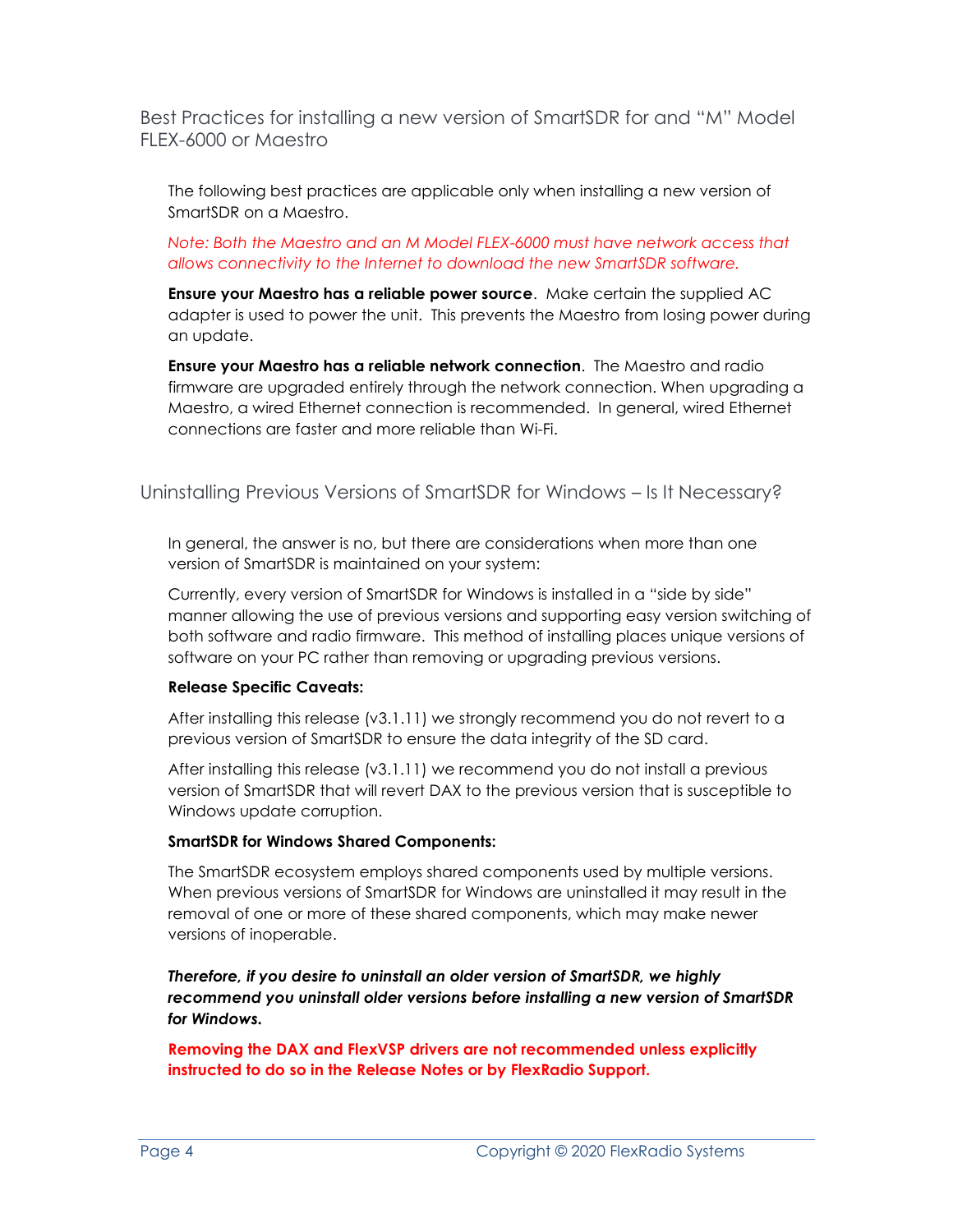### Known Issues

- **If you revert from any version of SmartSDR v3 to SmartSDR v2.4.9 and below, you must perform a factory reset of your radio.** The database used with SmartSDR v3.x is not compatible with SmartSDR v2.4.9 and below. If a factory reset is not performed after downgrading, anomalous behavior will be experienced. After performing a factory reset, it is permissible to import profiles that were created using SmartSDR v2.4.9 and below.
- During alpha testing, after the initial installation of the updated DAX drivers provided in SmartSDR v3.1.6, a handful of users reported a Windows "stop error" (colloquially known as the Blue Screen of Death or BSoD). In most cases, the error occurred once and after a subsequent PC reboot, the error did not occur again or impact proper DAX operations. We are working to identify the cause and resolve the behavior.
- After installing the updated DAX drivers, if you receive a DAX error where all the DAX channels are red, the most common reason for this is due to the lack of a default Windows audio playback device (speakers). To identify this error condition, look at the speaker icon in the Windows Task Bar. If it has a red "X" on it, this indicates a missing default audio playback device. To resolve this issue, simply connecting a pair of PC speakers or a headset to the PC will cause Windows to find a suitable default audio playback device and upon restarting DAX, the error condition should be resolved.
- FLEX-6700 only: There is a known issue (#280, #1527) where changing bands on one panadapter may change the frequency of another panadapter when going to or from 2m (or an XVTR using 2m as an IF). This happens due to hardware constraints that require each Antenna to be on only one of 2 possible Nyquist zones (below or above 122.88 MHz) and interaction with persistence when recalling the antenna selection of the selected band. One way to work around this issue is to use the Band buttons instead of setting the Antenna on the Panadapter or Slice, and then entering the desired frequency into the Slice to tune into (or out of) the 2m band (or an XVTR using 2m as an IF).
- (#6938) Operation with Pactor modems will not work properly in v3.1.11. Pactor operation is functional in v2.4.9.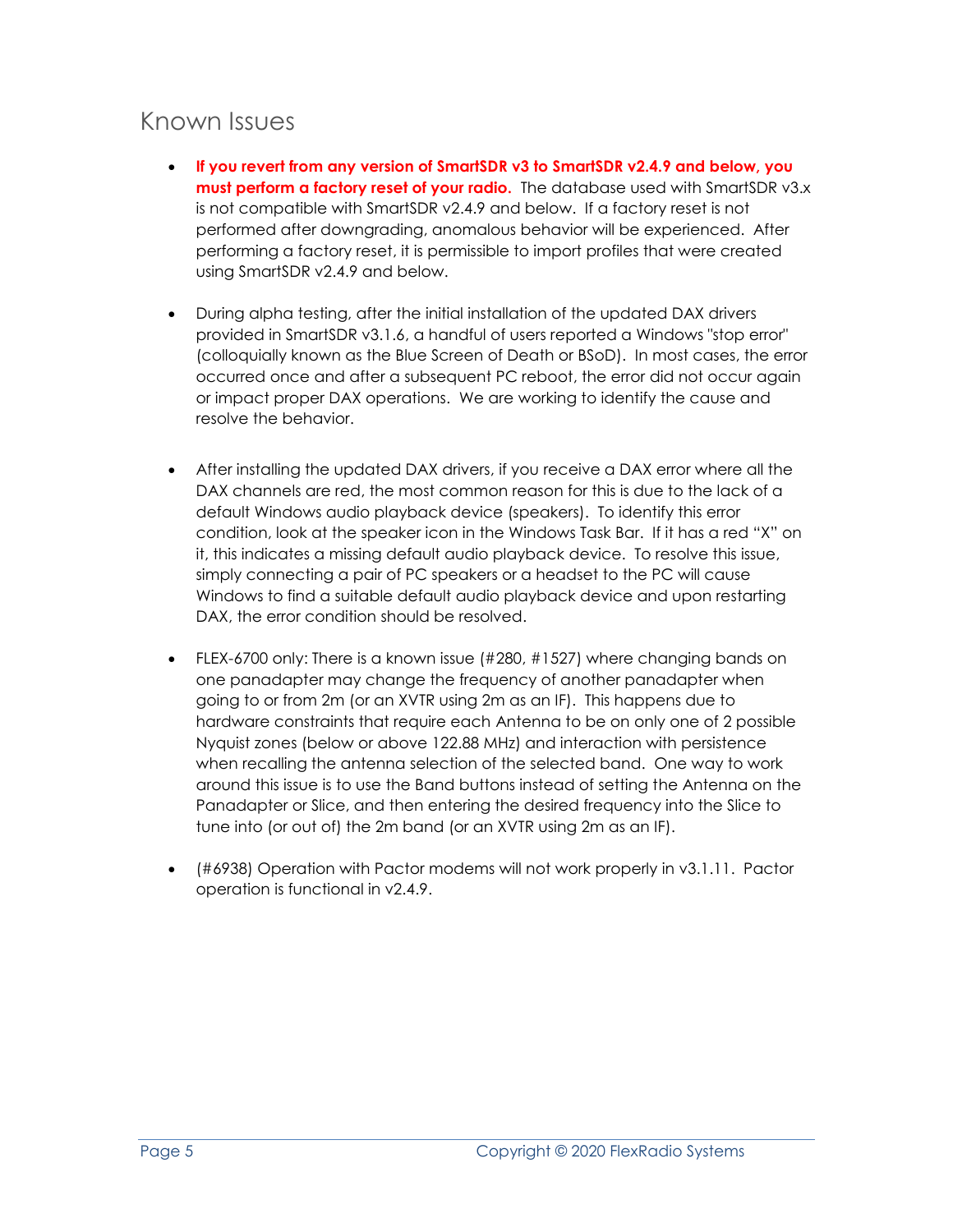### Purchasing a SmartSDR Software License for your FLEX-6000 using SmartSDR for Windows

Obtaining a SmartSDR software license using SmartSDR for Windows is easy and convenient. Download the latest software installer for SmartSDR and run it to install the software on your PC. Using the new software, update the radio with the new firmware. Start SmartSDR then select the radio in the radio chooser window and press the yellow Update button.



Once the update completes, if the radio you are upgrading requires a license, the radio status will show "License Required" and you will be presented with a Buy button that will launch a web browser, which will take you through the steps to purchase the license.

*Note: New radios purchased include a SmartSDR license for the current major version and will not see the "License Required" indicator.*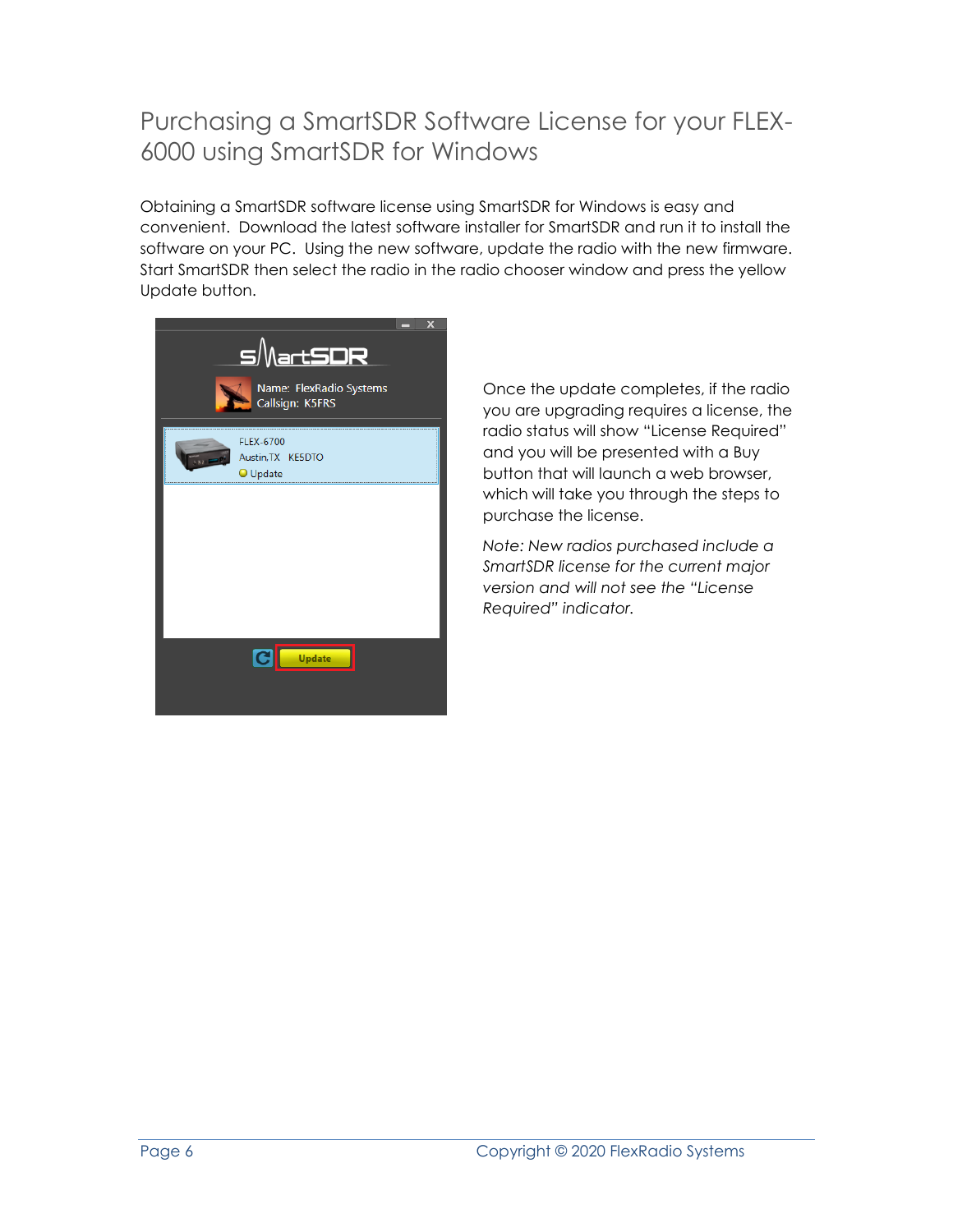

Once you have purchased a SmartSDR license for your radio, click the blue circular refresh button in the radio chooser window to update the license information for the radio. It may take up to a minute after the purchase completes before the radio acquires its license and cycling the power on the radio may be required.

*Note: The radio (not just the computer) will need internet access to obtain the newly acquired license. Please ensure that the radio is plugged into a network that gives internet access.*

### Purchasing a SmartSDR Software License for your FLEX-6000 using an "M" Model FLEX-6000 or a Maestro

Obtaining a SmartSDR software license using an M model FLEX-6000 or a Maestro is easy and convenient. After downloading and installing a 3.x software version, At the Select a Version screen choose the version 3 software just installed. If you need to purchase a license to run the software, the Buy button will appear as shown below.





Page 7 Copyright © 2020 FlexRadio Systems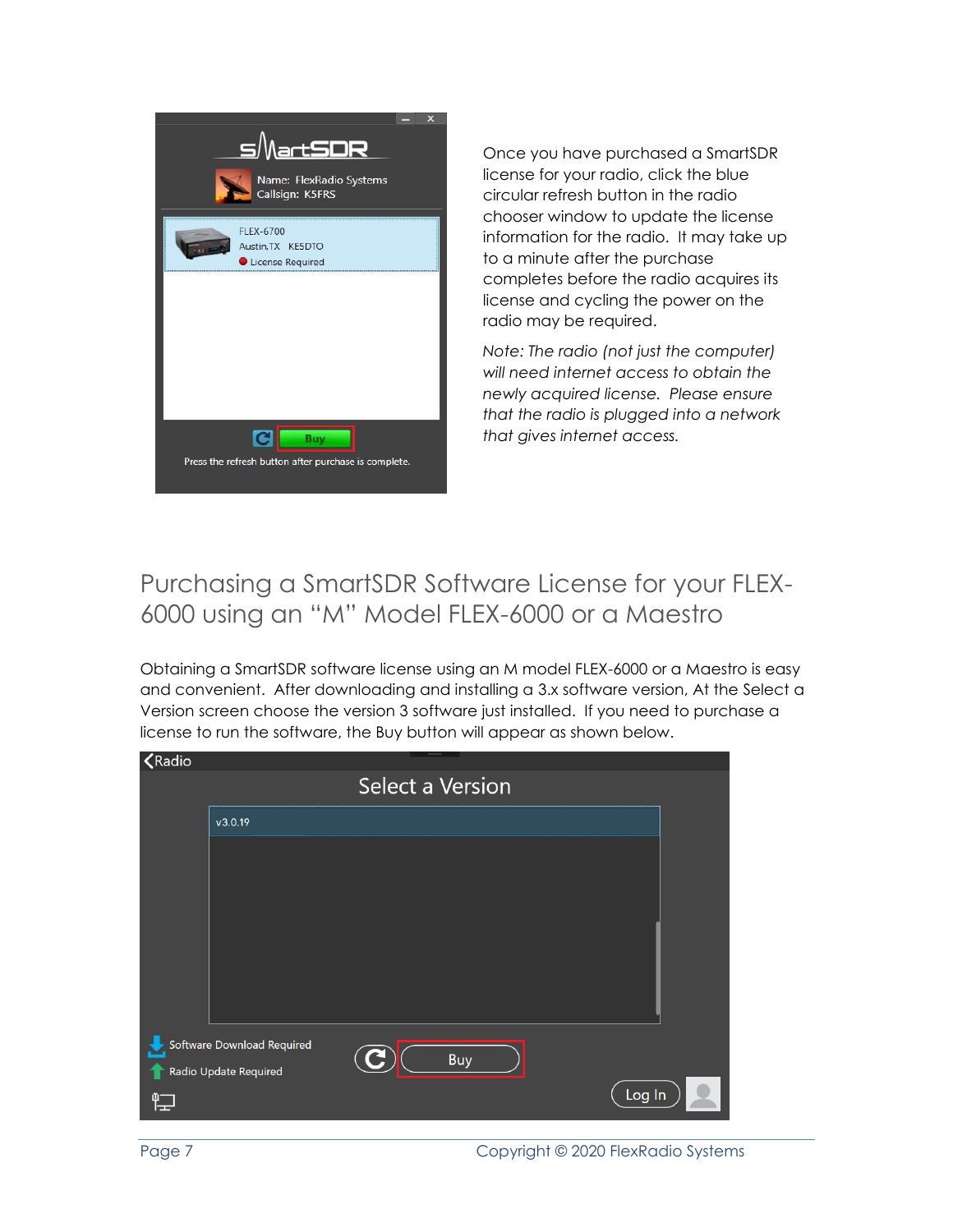**Tapping the Buy button will generate and show a shortened URL that must be plugged into a browser manually. Note that the URL is case sensitive and unique for each radio**.



When the license purchase is complete, tap the Version link at the top left corner of the screen to go back to the Select a Version screen. At the Select, a Version screen, tap the refresh button (circular icon) to update the license information for the radio. It may take up to a minute after the purchase completes before Maestro finds the new license.

| <b>K</b> Radio                                      |                         |  |            |        |  |
|-----------------------------------------------------|-------------------------|--|------------|--------|--|
|                                                     | <b>Select a Version</b> |  |            |        |  |
|                                                     | v3.0.19                 |  |            |        |  |
|                                                     |                         |  |            |        |  |
|                                                     |                         |  |            |        |  |
|                                                     |                         |  |            |        |  |
|                                                     |                         |  |            |        |  |
|                                                     |                         |  |            |        |  |
|                                                     |                         |  |            |        |  |
| Software Download Required<br>Radio Update Required |                         |  | <b>Buy</b> |        |  |
| 睈                                                   |                         |  |            | Log In |  |

When the license is updated, the refresh button will disappear and the Buy button will change to a Run button. Tap the Run button to connect SmartSDR v3 for an M Model FLEX-6000 or Maestro to your FLEX-6000.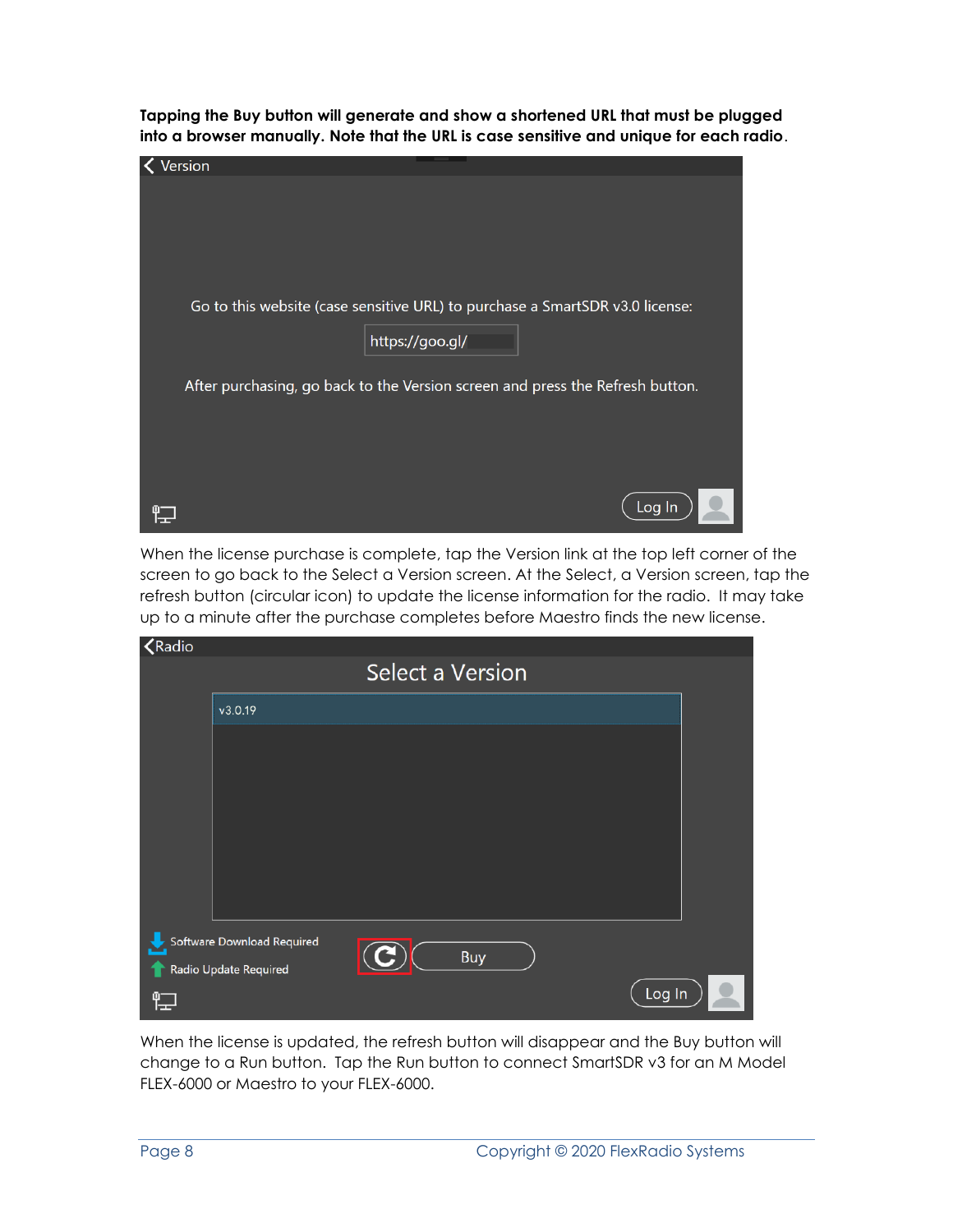### SmartSDR Documentation Available from www.flexradio.com

The following documentation and how-to guides for SmartSDR v3.1.11 are available as a convenient download from the FlexRadio website.

SmartSDR for Windows Software User's Guide <https://www.flexradio.com/downloads/smartsdr-software-user-guide-pdf/>

FLEX-6400M and FLEX-6600M User's Guide <https://www.flexradio.com/downloads/flex-6400m-and-flex-6600m-user-guide-pdf/>

SmartSDR CAT User Guide <https://www.flexradio.com/downloads/smartsdr-cat-user-guide-pdf/>

FLEX-6000 Signature Series Hardware Reference Manual <https://www.flexradio.com/downloads/flex-6000-hardware-reference-manual-pdf/>

FLEX-6400 and FLEX-6600 Hardware Reference Manual [https://www.flexradio.com/downloads/flex-6400-and-flex-6600-hardware-reference](https://www.flexradio.com/downloads/flex-6400-and-flex-6600-hardware-reference-manual-pdf/)[manual-pdf/](https://www.flexradio.com/downloads/flex-6400-and-flex-6600-hardware-reference-manual-pdf/)

FLEX-6000 Signature Series Quick Start Guide <https://www.flexradio.com/downloads/flex-6000-family-qsg-single-page-pdf/>

SmartLink for SmartSDR Quick Start Guide <https://www.flexradio.com/downloads/smartlink-quick-start-guide-for-smartsdr-pdf/>

FreeDV Waveform How-to Guide <https://www.flexradio.com/downloads/freedv-waveform-how-to-guide-pdf/>

USB Cable Interface Guide <https://www.flexradio.com/downloads/usb-cable-interface-guide-pdf/>

SmartSDR v3 with multiFLEX Installation Video <https://www.youtube.com/watch?v=zO90kVkIYM8>

SmartSDR V3 Changelog https://www.flexradio.com/downloads/smartsdr\_v3\_changelog/